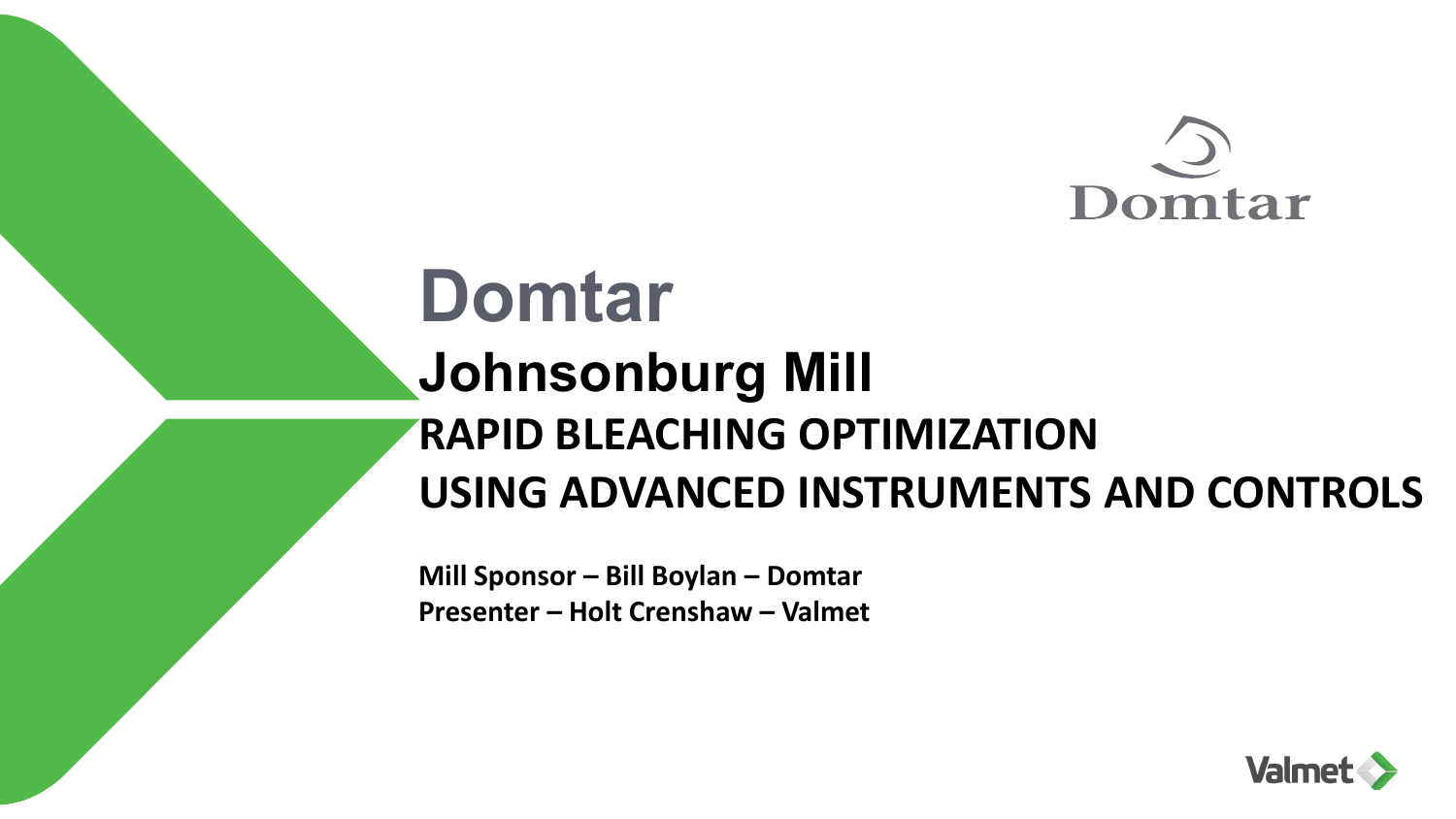

## Holt Crenshaw

- 37 years working in Pulp and Paper Mills for various companies at several locations on many platforms.
- Always focused on Process Control and Process Optimization.
- Prefers engineering over management.
- BA/BS in Chemistry/Chemical Engineering (Hendrix College/Columbia University)
- Professional Engineer (Process Controls)
- Currently responsible for implementing Advanced Process Control projects in the digester, washing and bleaching areas.
- Sr Optimization Engineer
- Holt.Crenshaw@Valmet.com

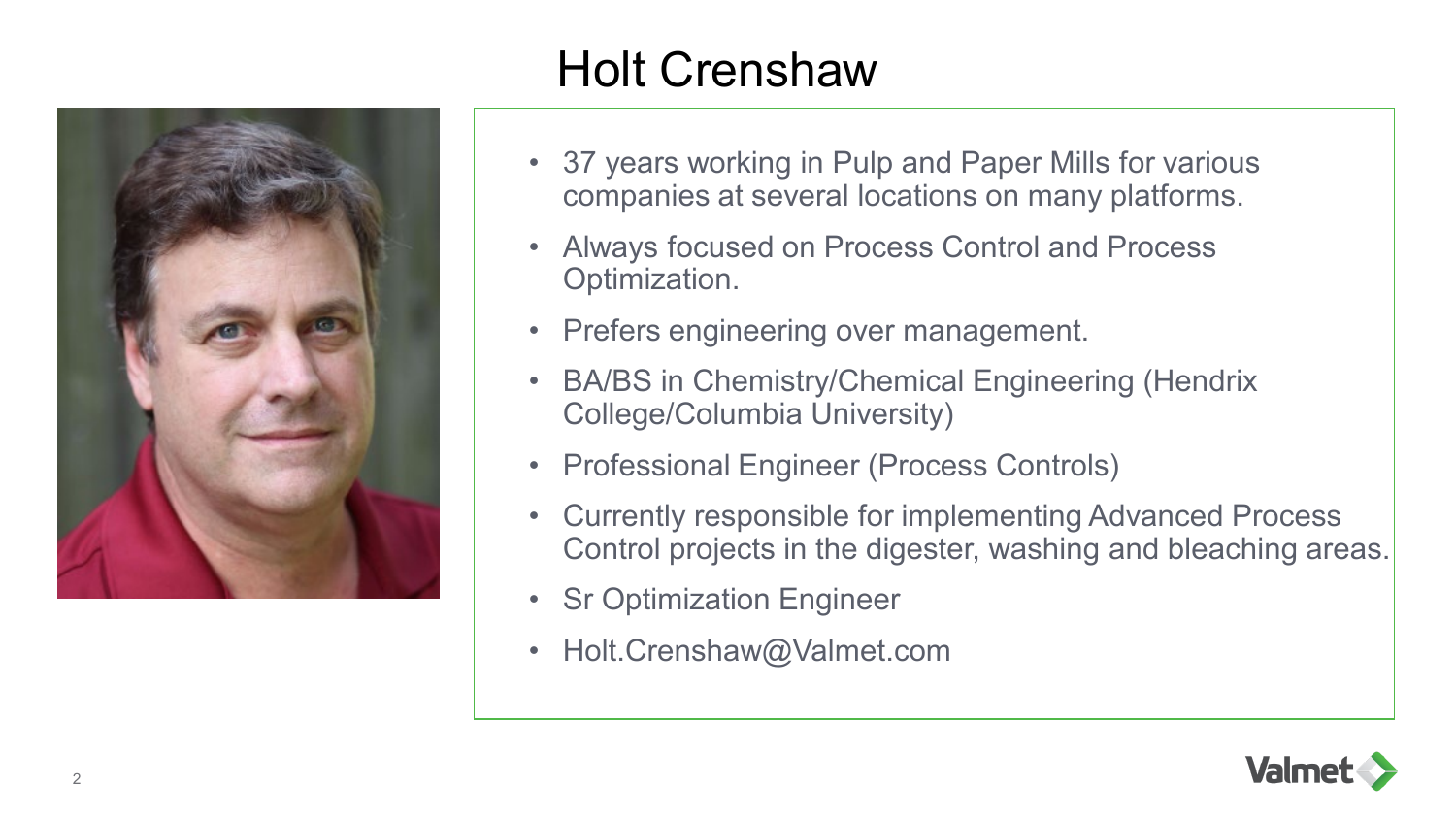#### Valmet Bleaching Optimizer (VBO)

- Project Summary
- Project Results
- Johnsonburg uniqueness
- Sustainability activities.
	- ClO2- control
	- Alarms

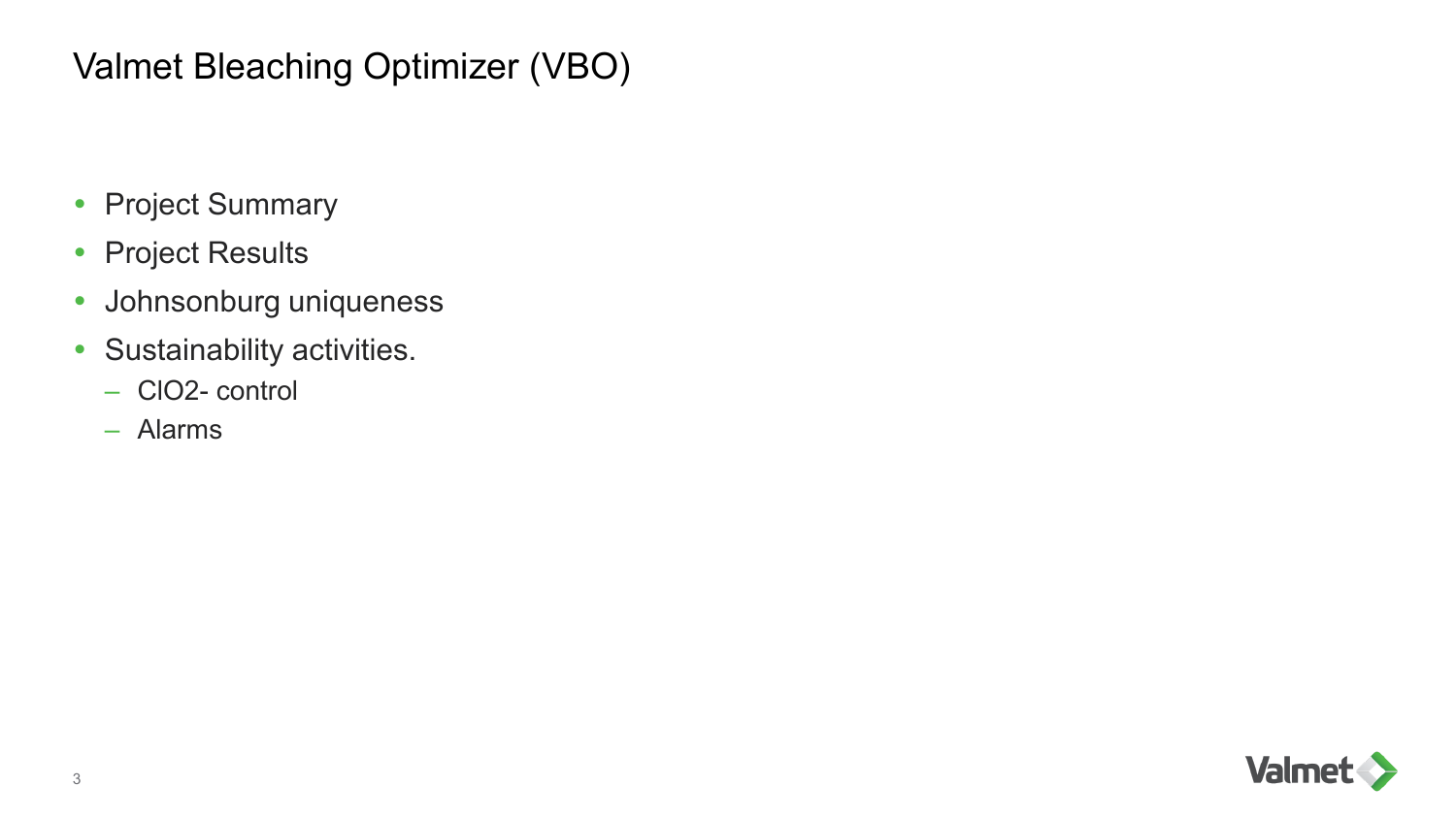### Business Objective Served by This Project

- To upgrade existing Kappa analyzer equipment with a new sample location and add absolute brightness measurements
- Implement Bleaching Optimizer to obtain optimal chemical savings

Johnsonburg is unique because:

- Use Near-Neutral Bleaching approach
- Periodic use of xylanase enzymes in the brown HD.
- Brightness target is near the brightness ceiling for their process.

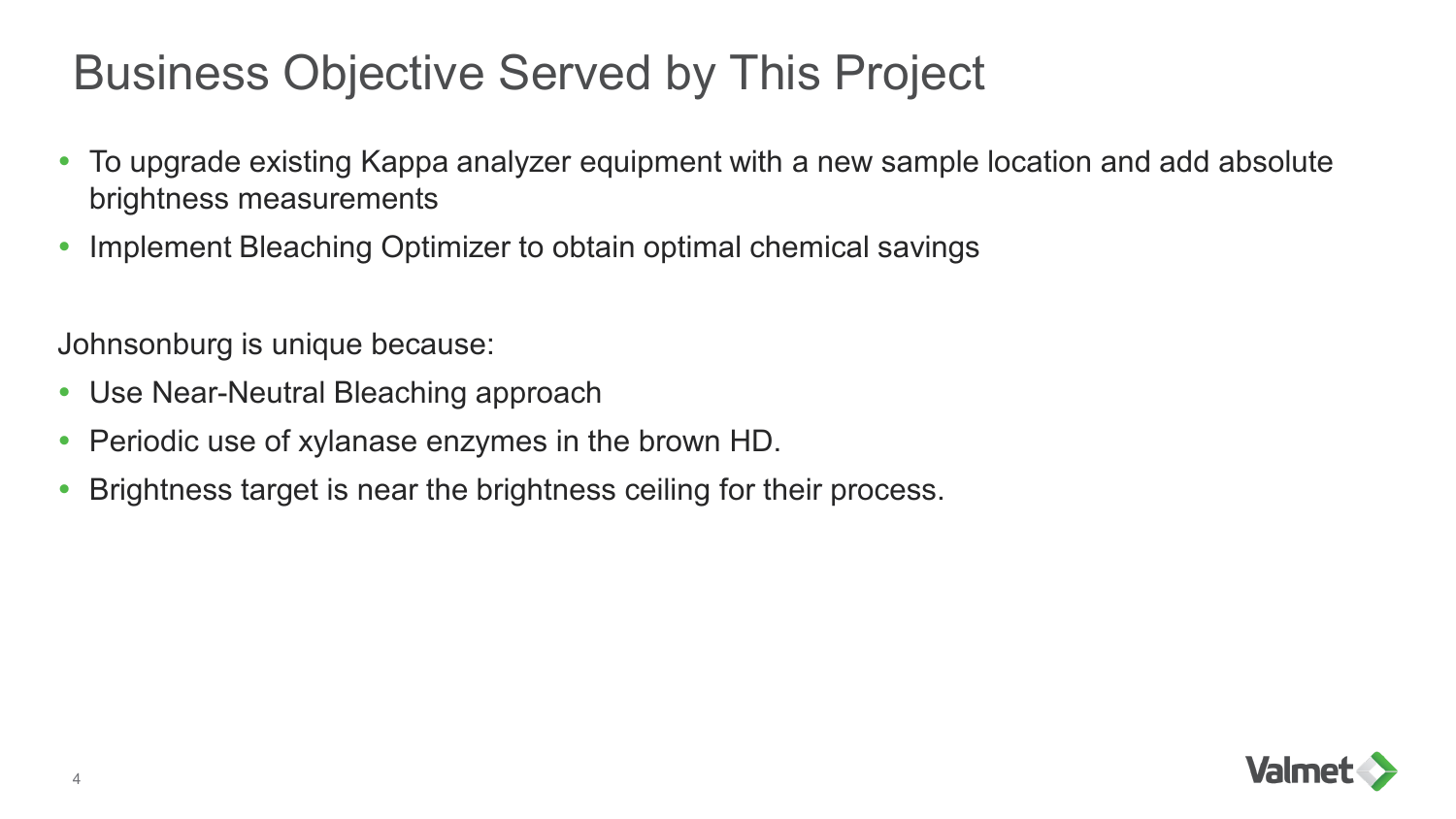### Project Time Line

| • Project Kick-off Meeting                            | Feb 2021         |
|-------------------------------------------------------|------------------|
| • New KappaQ1 and KappaQC Mods received and installed | <b>Jun 2021</b>  |
| • VBO computer images installed                       | <b>Jun 2021</b>  |
| • New KappaQ1 and KappaQC calibrated                  | Aug 9, 2021      |
| • VBO commissioning and start-up                      | Aug 9-21, 2021   |
| • Optimization and trouble shooting                   | Aug 21-31, 2021  |
| • Project Impact Performance Run (30d)                | <b>Sept 2021</b> |
| <b>Begin Sustainability/Optimization</b>              | Oct 2021         |

Project Benefit achieved within one week of turning on the controls.

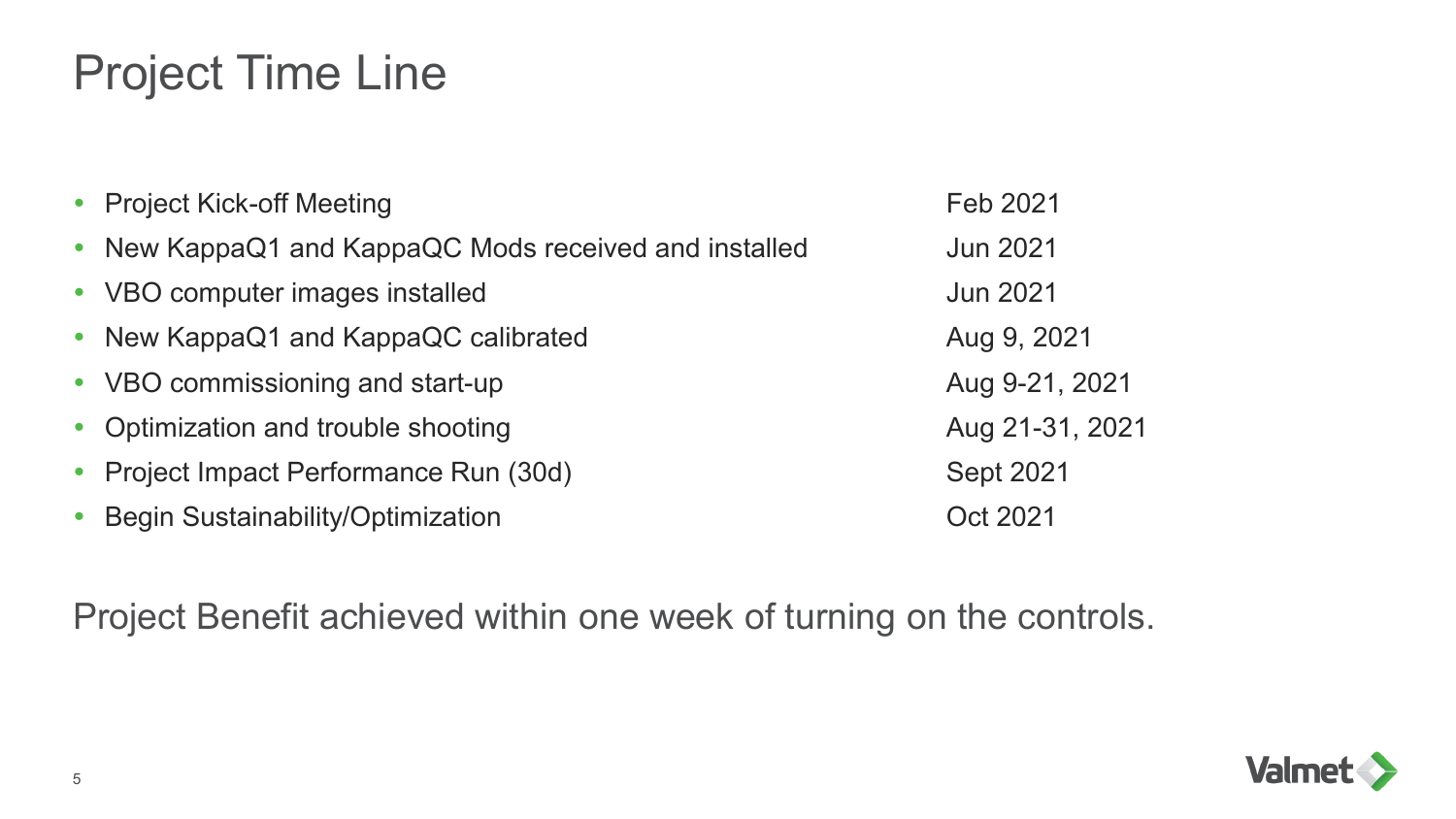#### MPC Control Matrix

|    |                                           | $\mathbf{D1}$  | <b>EOP</b> |                  |                | D2              |                 |                         |
|----|-------------------------------------------|----------------|------------|------------------|----------------|-----------------|-----------------|-------------------------|
|    | $MV-DV \setminus CV$                      | D0 Outlet<br>핈 | E1 Kappe   | E1<br>Brightness | E1 Outlet<br>핈 | D1 Outlet<br>pH | Brightness<br>δ | D1 Chlorite<br>Residual |
| D1 | CIO2 Dosage (MV)                          |                |            |                  |                |                 |                 |                         |
|    | pH Inlet Dosage (MV)                      | ᄴ              |            |                  |                |                 |                 |                         |
|    | Inlet Kappa/Connec (DV)                   |                | سر         | سر               |                |                 |                 |                         |
|    | Inlet COD Index (DV)                      |                |            |                  |                |                 |                 |                         |
|    | EOP NaOH Dosage (MV)                      |                |            |                  |                |                 |                 |                         |
|    | H <sub>2</sub> O <sub>2</sub> Dosage (MV) |                |            |                  |                |                 |                 |                         |
|    | O2 Dosage (MV)                            |                |            |                  |                |                 |                 |                         |
|    | Inlet Ph (DV)                             |                |            |                  |                |                 |                 |                         |
| D2 | CIO2 Dosage (MV)                          |                |            |                  |                |                 |                 |                         |
|    | NaOH Dosage (MV)                          |                |            |                  |                |                 |                 |                         |
|    | Inlet Brightness/Cormec (DV)              |                |            |                  |                |                 |                 |                         |

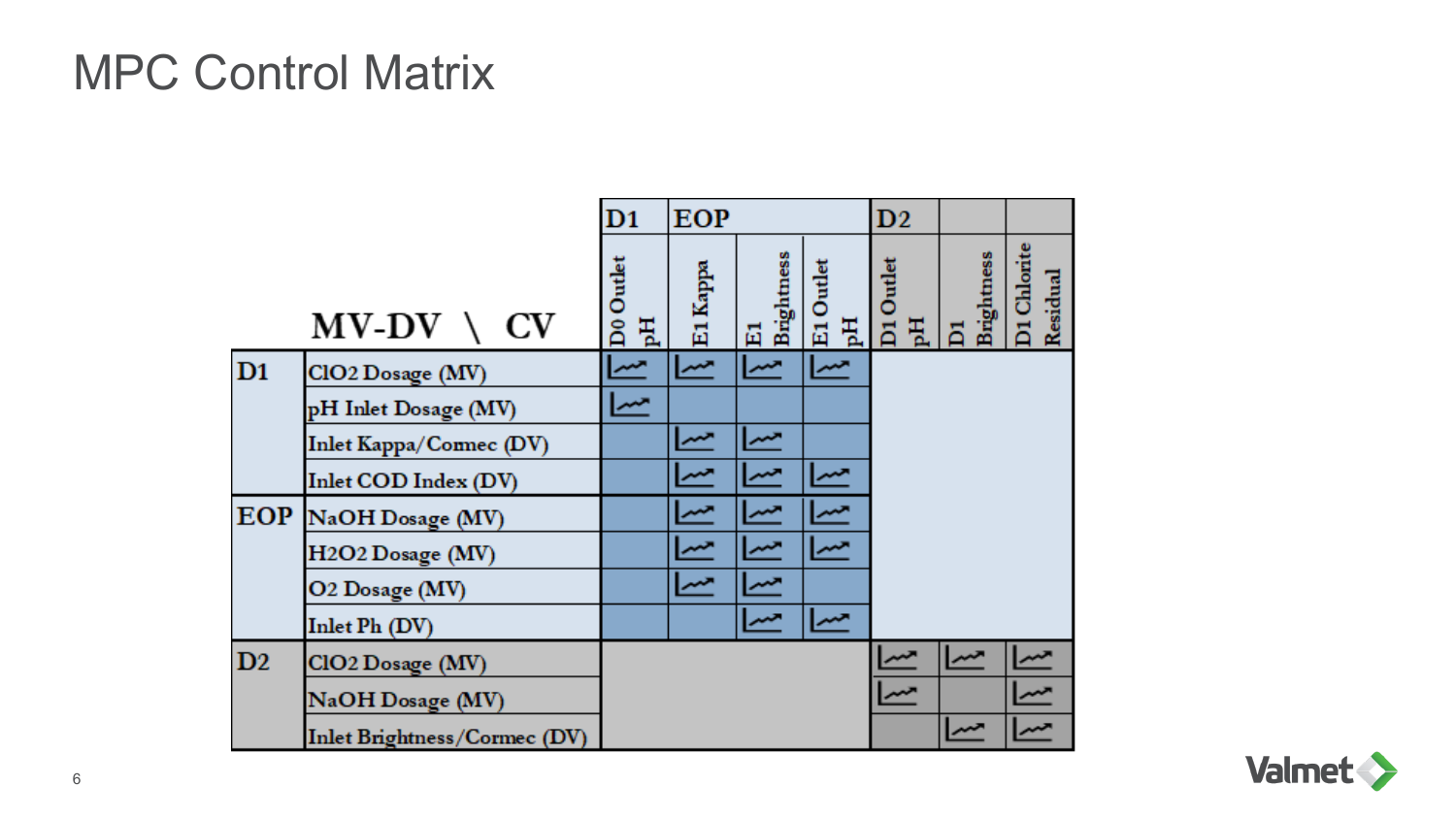#### Project Impact

- Project proposal guaranteed a savings of ClO2(-7%) and NaOH(-5.25%).
- Project results
	- ClO2 savings of 7.7%
	- NaOH savings of 7.3%
	- High Operator acceptance (98% utilization)
	- Final brightness COV of 0.27% and centered on target.
	- Performance run began two weeks after VBO startup, which began as soon as the instruments were ready.

After the project, sustainability and optimization efforts indicated an opportunity to improve ClO<sub>2</sub><sup>-</sup> stability by actively controlling the ClO<sub>2</sub><sup>-</sup> residual instead of controlling the after-tower pH. The Chlorite was modeled, and a trial is in progress.

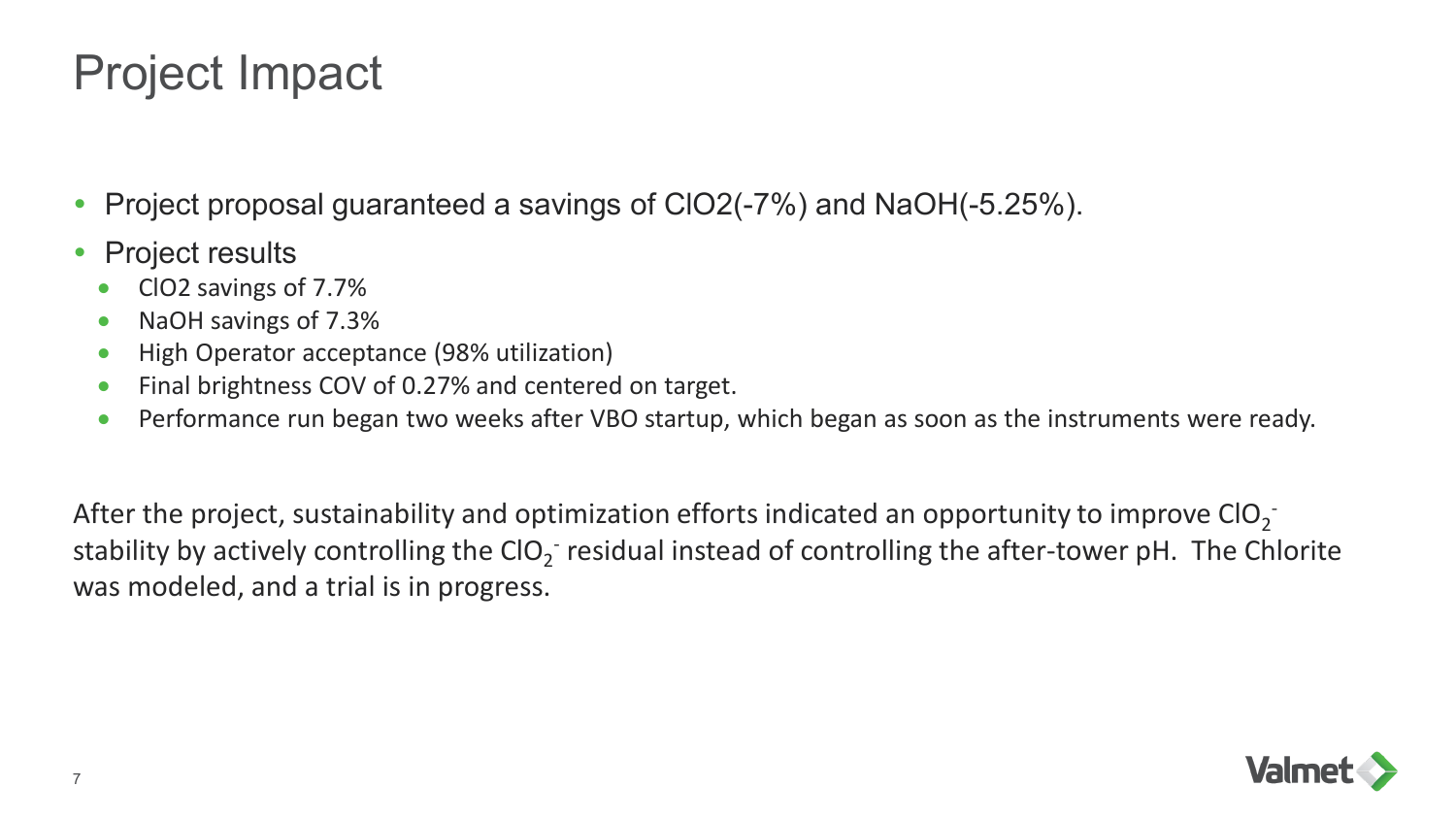#### Sustainability Activities

#### Past

- High Brightness Runs Created an new grade and fixed KappaQ calibration issue with high bright pulp. Improved lab brightness procedure.
- Carryover Detector developement added BSW conductivity and tuned BP feed controls to handle high carryover events.
- Created ParcView Instrument Error charts for tracking instrument vs lab test to help maintain instrument accuracy.
- Checked appropriateness of final brightness target for machine needs.

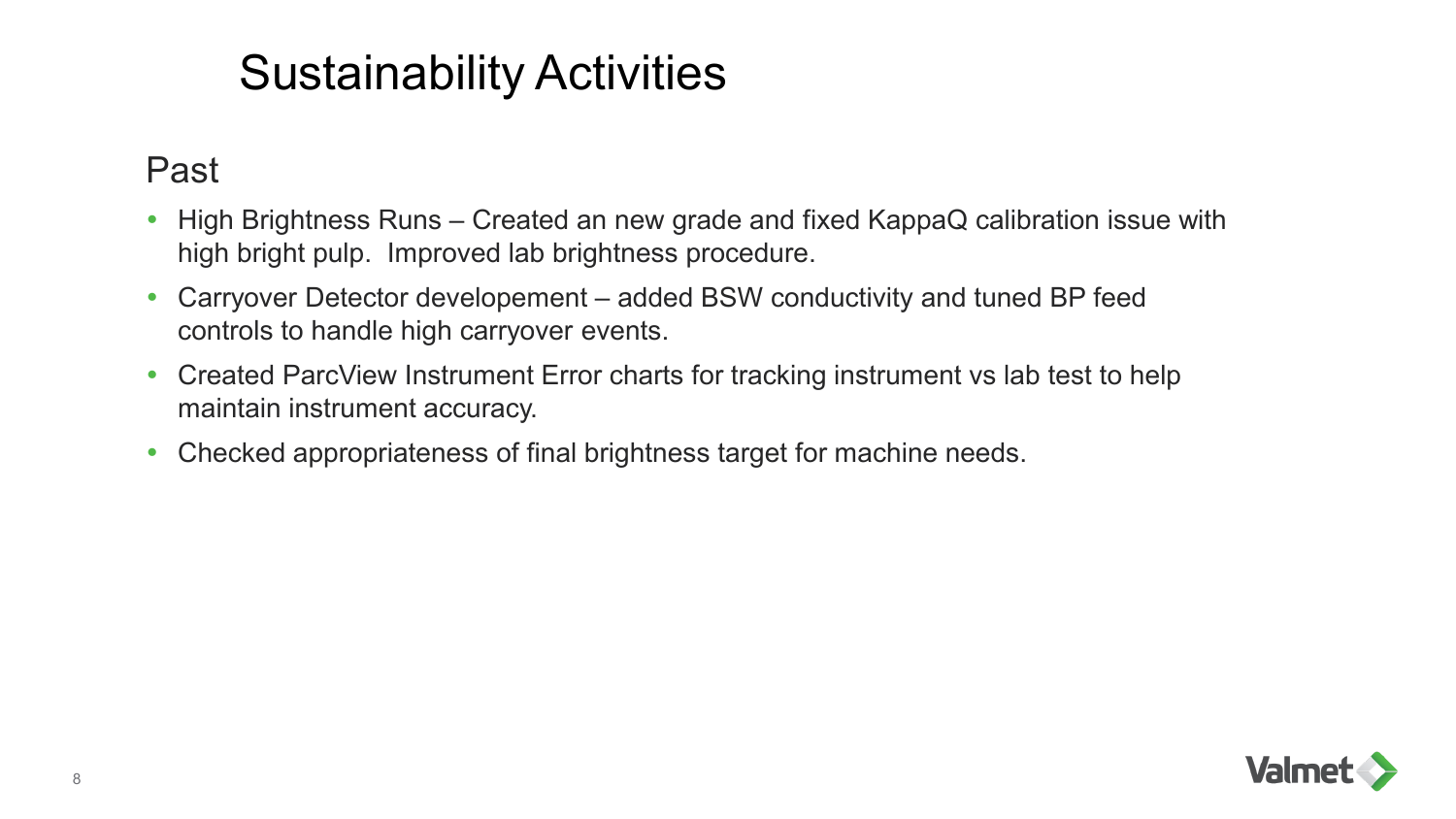## Sustainability Activities

#### On Going

Optimize chlorite  $\left( \text{ClO}_2 \right)$  residual in D2 Stage

- $-$  Picked the best CIO<sub>2</sub><sup>-</sup>target for brightness retention in bleached HD.
- $-$  Tuned D2 exit pH control as part of the project, but believe control of CIO<sub>2</sub><sup>-</sup> directly will improve brightness stability. **Model created and awaiting outage.**

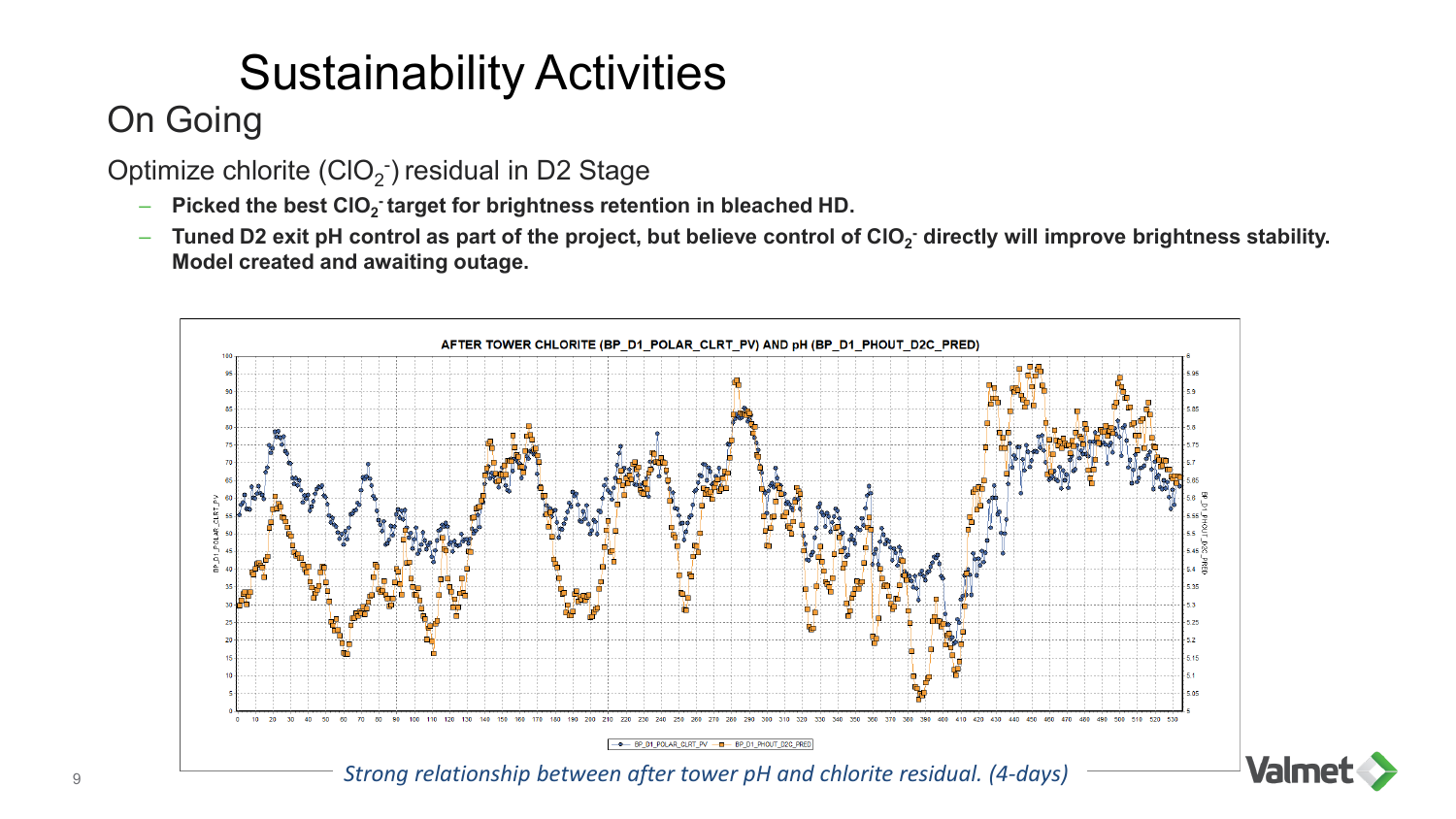### Sustainability Activities

On going

- Investigate EOP filtrate color after optimization
	- **Increased EOP H2O2 trials – No significant impact from higher H2O2 to EOP. Trial H2O2 in filtrate tank?**
- Check impact/control on the CIO2 scrubber
- Improving alarms to the DCS to detect VBO running on a limit.